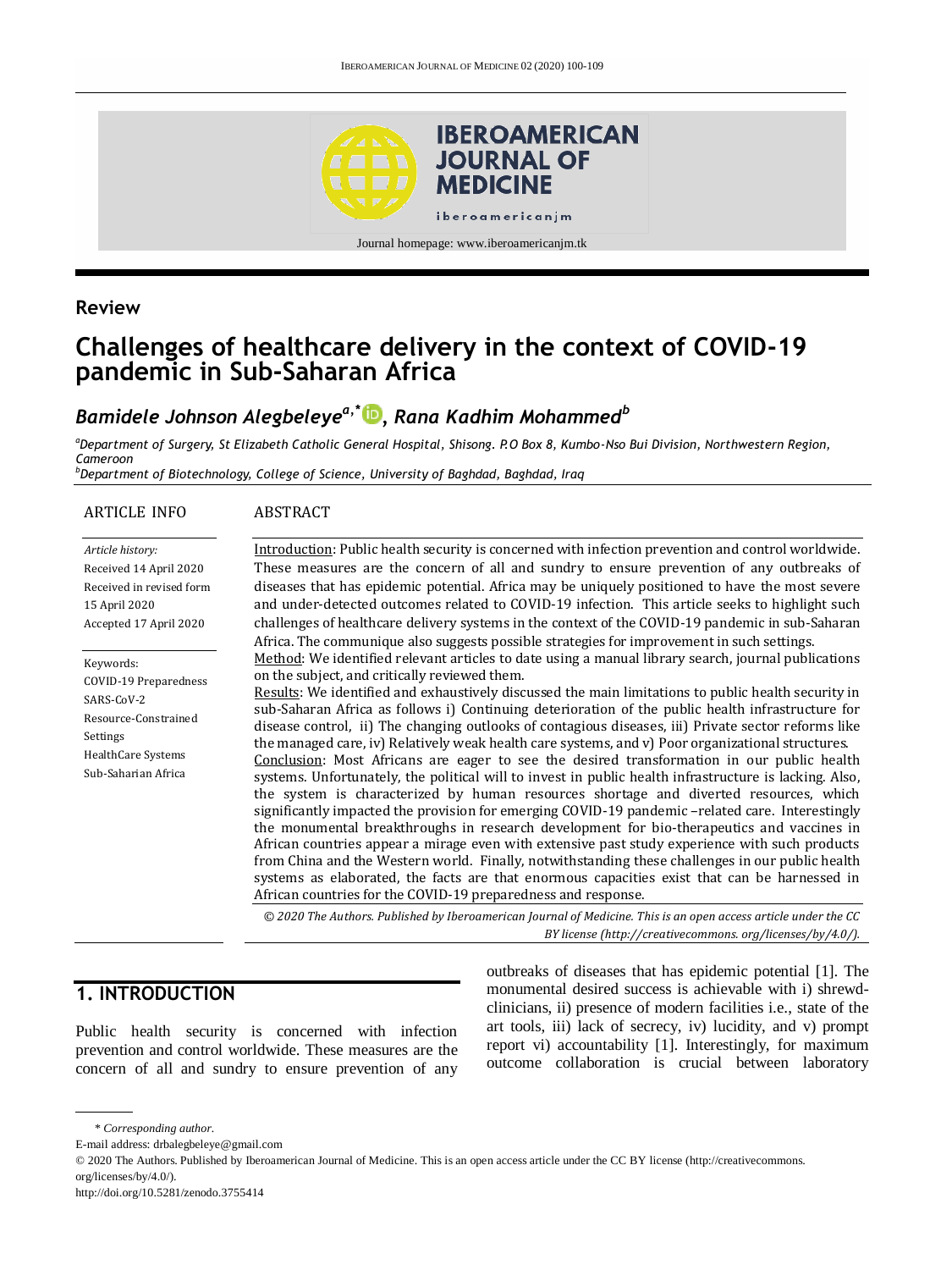scientists and clinicians, especially those to detect unusual pattern of cases that should be reported immediately [1].

Africa may be uniquely positioned to have the most severe and under-detected outcomes related to a 2019 novel coronavirus (SARS-CoV-2), and the syndrome of clinical manifestations also termed COVID-19 infection [2, 3]. The continent's countries are among those most at-risk of widespread disease threats, per several indices of epidemic preparedness. The World Health Organization's (WHO) State Party Self-Assessment Annual Reporting (SPAR) database assigns scores to countries based on capacities to detect, report, and respond to public health risk of local and international concern [2, 4, 5]. Similarly, the Infectious Disease Vulnerability Index (IDVI) developed by the RAND Corporation and the Global Health Security Index (GHSI) by Johns Hopkins University [2, 6] use a variety of healthcare, economic, demographic, and political factors to assess the vulnerability of a country to prevent or contain an infectious disease outbreak [2, 7]. Interestingly, recent work has shown most of Sub-Saharan Africa (SSA) to be at risk of COVID-19 importation and at reduced capacity to contain outbreaks due to lack of economic and medical resources [2, 4]. While it appears that the age groups at highest risk of severe COVID-19 disease and death (those >60 years old), [2, 8, 9] may be proportionately less in many SSA countries than in other parts of the world, the populations in many of these countries are at increased risk of having untreated chronic conditions due to weak health systems [2, 10]. As a result, individuals with cardiovascular diseases or diabetes [2, 11, 12] sickle-cell disease or requirements associated with immunosuppression, which exacerbate the immune response to SARS-CoV2 infection, may contribute to higher-than-expected mortality for younger age groups [2, 13, 14].

Within the first 30 days of the first introduction into the region on February 27, 2020, imported seeding events have occurred almost universally in SSA; however, capacity for detection, reporting, and control efforts vary [2, 4, 6]. Across the region and with ranging degrees of enforcement, [2, 15, 16] countries have implemented suites of preventative interventions, including school closures, [2, 17] curfews, and other social distancing measures, [17] as well as border and airport closures [2, 19]. Countries reporting high numbers of cases since the original seeding in SSA were hypothesized to have more robust detection/preparedness systems, such as South Africa and Rwanda. Lower observed case counts or delayed reporting of initial cases, relative to the date of first seeding in SSA, could be due to poor detection [2, 19]. This paper equally discusses the far-reaching implications of the COVID-19 pandemic on our severely overburdened health systems in SSA [2, 20].

Interestingly, we commence this presentation by highlighting three main highlights that significantly impact on the effectiveness of our public health officials per control of the infectious condition [20]. First, some authors submitted that there is a continuing deterioration of the

public health infrastructure for disease control [20]. The decay in the infrastructure has gone so neglected that it is beyond repair, in some instances; therefore, impair the public health system's ability to carry out its core functions [20]. The second development is the emergence and reemergence of contagious conditions that seem to put enormous pressure on the existing resources of our public health. The third submission is the private sector reform of the health care system, especially the advent of managed care [20].

### **2. OBJECTIVE OF THE STUDY**

This article seeks to highlight such challenges of healthcare delivery systems in the context of the COVID-19 pandemic in sub-Saharan Africa. The communiqué also suggests possible strategies for improvement in such settings.

### **3. ORIGIN AND VIROLOGY OF SARS-COV-2**

"Coronaviruses belong to the subfamily Coronavirinae in the family of Coronaviridae and the order Nidovirales. The subfamily Coronavirinae comprises four genera – Alphacoronavirus, Betacoronavirus, Gammacoronavirus, and Deltacoronavirus. Alphacoronavirus and betacoronavirus infect only mammals, while gammacoronavirus and deltacoronavirus can infect both birds and mammals" [21, 22]. "Most coronaviruses that infect humans (HVoV-NL63, HCoV-229E, HCoV-OC43, and HKU1) cause mild upper respiratory infections in immunocompetent hosts; however, two coronaviruses that are new to humans and highly pathogenic caused epidemics in 2002-2003 (severe acute respiratory syndrome coronavirus, SARS-CoV) and 2012-2015 (Middle East respiratory syndrome coronavirus, MERS-CoV)" [21, 23-25]. "Several coronaviruses that are genetically related to SARS-CoV (SARSr-CoVs) have been identified in bats from China, Southeast Asia, Europe, and Africa," [21, 23-25]. "In 5-year surveillance of SARSr-CoVs found in caves in Yunnan Province, China, investigators discovered 11 novel strains of SARSr-CoV in multiple species of horseshoe bats" [21, 26]. "Just a few years after their discovery, SARS-CoV 2 emerged as the seventh human coronavirus. SARS-CoV-2 shares 79.5% sequence homology with SARS-CoV," [21, 27]. "SARS-CoV-2 is genetically closer to two bat-derived coronavirus strains—bat-SLCoVZC45 and bat-SL-CoVZXC21" [21, 28].

"SARS-CoV-2, like other coronaviruses, is an enveloped, single-strand, positive-sense RNA virus. The envelope spike (S) protein, which determines host cell tropism and transmissibility, mediates receptor binding and membrane fusion" [21, 29]. "Like SARS-CoV, SARS-CoV-2 uses human angiotensin-converting enzyme II (ACE2) receptor for cell entry. The structure of its receptor-binding domain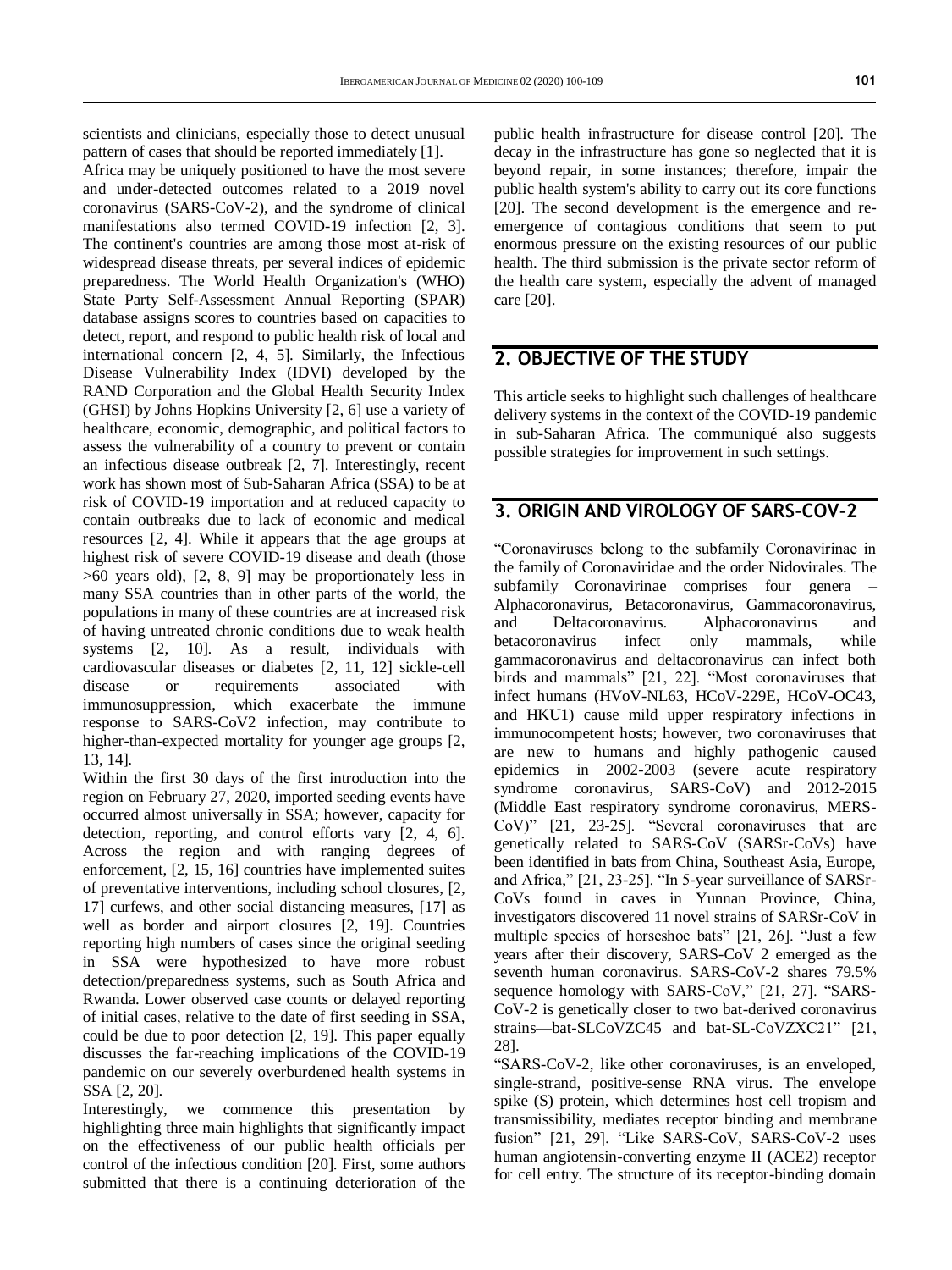is similar to that of SARS-CoV, although there are a few variations in amino acids at critical residues" [21, 28]. "Although its genome encodes an exonuclease enzyme, it still has a relatively high mutation rate per genome replication. Thus, it may quickly adapt to its new host and become efficiently transmitted from person to person" [21, 28, 29].

#### **4. IMPORTATION AND SPREAD OF THE COVID-19 EPIDEMIC IN AFRICA**

"In December 2019, an outbreak of unexplained cases of pneumonia was reported in Wuhan, Hubei Province, China" [21, 30, 31]. "By January 7, 2020, the etiological agent was identified as a novel coronavirus (SARS-CoV-2), and the syndrome of clinical manifestations was termed COVID-19. Soon COVID-19 cases were imported from China to other countries; Africa was not spared due to the high influx of air traffic and trade between China and Africa" [21, 30, 31].

"On February 14, the first case of COVID-19 in Africa was reported from Cairo by the Egyptian Ministry of Health and Population. The first case in Cairo was an asymptomatic individual who was identified through contact screening of an index case who traveled from China to Cairo between January 21 and February 4 on a business trip and tested positive for SARS CoV-2 on February 11 in China" [21, 32]. "On February 27, Nigeria reported a case of COVID-19, the first case in SSA, in an individual who had traveled from Italy to Lagos, Nigeria. He was immediately isolated and contact tracing revealed 216 individuals linked to this index case" [21, 33]. "As Africa braced for the epidemic, the hope was that all claims would continue to be travel-related and not from community transmission" [21, 33].

## **5. EPIDEMIOLOGY OF COVID-19 PANDEMIC**

#### **5.1. DISEASE BURDEN IN SSA**

"Since December 2019, multiple cases occurring unexplainable pneumonia were successively reported in some hospitals in Wuhan city with a history of exposure to a sizeable Hua'nan seafood market in Wuhan city, Hubei province, China" [34, 35]. "It has been confirmed to be an acute respiratory infection caused by a novel coronavirus. So far, the number of cases without a history of the Hua'nan seafood market exposure is increasing" [34, 35]. Besides, "clustered cases and confirmed cases without a history of travel to Wuhan emerged. Also, confirmed cases without precise exposure to the Wuhan seafood market had been found in many foreign countries or regions," [34, 35]. At 24:00 on April 07, 2020, Cases have been reported by WHO on the following continents [34, 36]:

**AFRICA:** Egypt (1,322), Algeria (1,423), South Africa (1,686), Senegal (226), Morocco (1,141), Tunisia (596), Cote d'Ivoire (223), Burkina Faso (345), Cameroon (555), The Democratic Republic of Congo (161), Ghana (214), Namibia (16), Nigeria (232), Seychelles (11), Equatorial Guinea (16), Ethiopia (43), Gabon (21), Guinea (111), Kenya (143), Rwanda (104), Botswana (6), Mali (39), Zimbabwe (9), Chad (9), Gambia (4), Namibia (16), Togo (44), and Ethiopia (43).

**ASIA:** China (83,071), Iran (60,500), South Korea (8,162), Japan (3,906), Qatar (1,832), Malaysia (3,793), Singapore (1,375), Bahrain (211), Israel (178), Philippines (111), Kuwait (104), Indonesia (96), Lebanon (93), India (4,067), Saudi Arabia (86), Iraq (1,031), United Arab Emirates (2,076), Thailand (2,220), Taiwan (59), Vietnam (245), Brunei Darussalam (40), Palestine\* (254), Pakistan (3,864), Oman (371), Sri Lanka (176), Afghanistan (367), Maldives (9), Cambodia (7), Kazakhstan (6), Bangladesh (3), Bhutan (1), Jordan (1), Mongolia (1) and Nepal (1).

**AMERICA:** United States (333 811), Canada (15,806), Brazil (11,130), Chile (4,815), Argentina (1,554), Panama (1988), Peru (2281), Mexico (2143), Colombia (1485), Ecuador (3747), Costa Rica (454), Dominican Republic (1828), Bolivia (183), Venezuela (159), Jamaica (58), Paraguay (113), Uruguay (406), Cuba (350), Honduras (298), Saint Lucia (14), Trinidad and Tobago (105), Antigua and Barbuda (15), Guatemala (70), Guyana (29), Saint Vincent and the Grenadines (7) and Suriname (10).

**EUROPE:** Italy (132,547), Spain (135,032), France (73,488), Germany (99,225), Switzerland (21,574), United Kingdom (51,612), Netherlands (18,803), Sweden (7206), Norway (5755), Denmark (4681), Belgium (20,814), Austria (12,297), Greece (228), Czech Republic (4822), Finland (2176), Slovenia (1021), Portugal (11730), Iceland (1562), Ireland (5364), Estonia (1108), Romania (4057), Poland (4413), San Marino (277), Russia (6343), Serbia (2200), Slovakia (534), Bulgaria (549), Albania (377), Luxembourg (2843), Croatia (1222), Hungary (817), Georgia (195), Latvia (542), Belarus (700), Cyprus (465), Armenia (833), Moldova (20), Azerbaijan (19), Malta (241), North Macedonia (13), Lithuania 847), Liechtenstein (78), Bosnia and Herzegovina (695), Monaco (40), Ukraine (1462), Andorra (540), Turkey (30217) and Holy See (7).

**OCEANIA:** Australia (5844) and New Zealand (943). **OTHER:** International conveyance in Japan (3906).

#### **5.2. ROUTE OF TRANSMISSION**

"The 2019 SARS-CoV-2 is a zoonotic communicable disease with possible source as wild animal, most especially bats" [34, 37-39]. "Up to the present, the primary infection source was the patients with pneumonia infected by the 2019-SARS-CoV-2. Respiratory air-droplet transmission is the main route of communication, and it can also be transmitted through contact" [34, 37-39]. "Till date many details, such as the source of the virus and its ability to spread between people remain unknown, an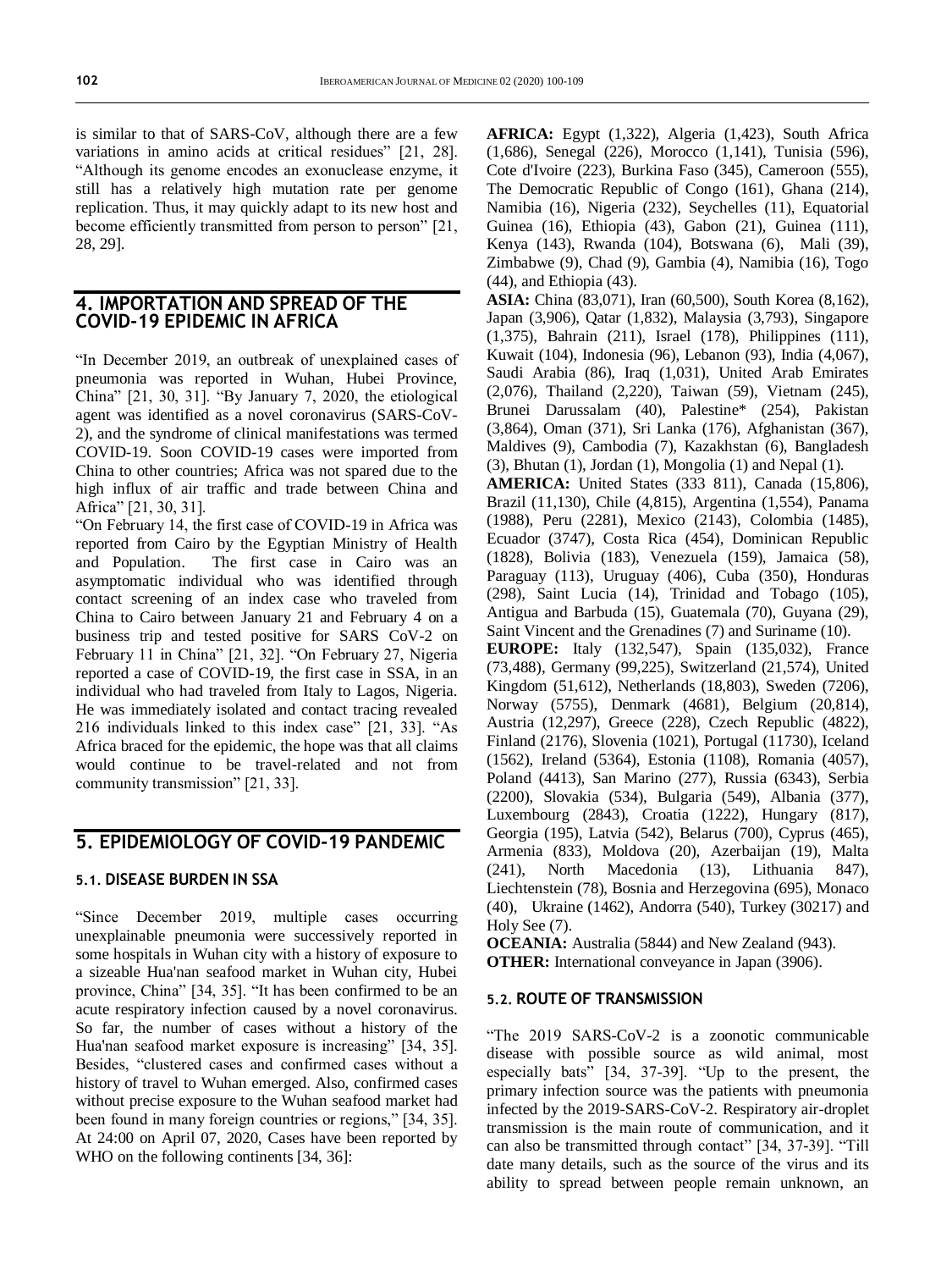increasing number of cases show the signs of human-tohuman transmission," [34, 37-39].

#### **6. CURRENT CHALLENGES TO EFFECTIVE COVID-19 DISEASE CONTROL**

#### **6.1. THE ORGANIZATIONAL CHALLENGES**

**1. The problem of Apathy**: This is otherwise remarked as "Lack of Political-will." "In essence, good public health requires both personal and social change, as well as the utilization of existing resources in creating the conditions in which people can be healthy" [20]. "The most significant responsibility of our Policymakers in Africa is the provision of adequate resources and support programs for effective public healthcare. This responsibility is expectedly a common societal goal and to overcome any resistance to change in their own lives" [20]. Therefore, "most Africans are eager to see the desired transformation in our public health systems. Unfortunately, our government and public health officials rarely worry about the same ones in the same way. The converse is also true because the political will to invest in public health infrastructure is lacking" [20].

"Our government officials as individuals tend to be concerned about their health, and modern medicine obliges a short medical trip abroad for the normal state of the art medical care even at a staggering cost. This attitude has produced over time, progressively weakening healthcare delivery systems, which is further stressed in the face of an emerging pandemic like COVID-19" [20].

"Most individuals lack foresight; therefore, they tend to worry more about immediate threats. They hardly get concerned about essential matters in the distant future. Surprisingly, such persons ordinarily trade health tomorrow for satisfaction today, mainly when the people most at risk are strangers" [19]. Thus, "public health authorities' budgets allotted insufficient funds for control programs even in the face of rising estimated figures for Tuberculosis and STDs, which occur among poor rural residents in the 1970s and 1980s" [20].

"The shocking part of the policy is that political and public support for effective programs revived mainly when the epidemics seemed poised to endanger the "general population." This pattern is visible in most countries in SSA and resulting further in depressed productivity in our public healthcare system with far-reaching implications of emerging COVID-19 pandemic" [20].

**2. The Jurisdiction Problem:** "In practice, a public health department possesses two kinds of jurisdiction, which simply refers to the official power to make legal decisions and judgments" [20]. "They include 1) Actual jurisdiction, which means the ability to regulate directly, and 2) Persuasive jurisdiction, in which the regulatory power stems from coalitions with other agencies, relationships with policymakers, and public support" [20]. "Thus the responsibility of health agencies needs to facilitate others

to take actions that are consistent with the goals of public health utilizing the available expertise and persuasive power to achieve, such in general" [20].

"Furthermore, in the face of emerging COVID-19 pandemic, the public health department must stand as an expert for other agencies. This responsibility entails the coordination of the activities of government agencies affecting human health," [20]. "Coordination mechanisms remain crucial to facilitate emergency and contingency plans, which must be in place. The operational structures exist with clear communication channels, and adequate resources are available for impending threats" [40-43]. Currently, "seven out of the ten countries have met their minimum targets for Ebola Viral Disease (EVD) coordination" [40-43]. "The statement of a Public Health Emergency of International Concern (PHEIC) is a timely intervention; focused to encourage all African countries to mobilize resources domestically and through international sources to operationalize preparedness plans. The utilization of existing structures will be critical for the rapid organization of preparedness and response efforts. Yields from this resource have been significant in starting SARS-CoV-2 testing capacity in most SSA countries within one month of PHEIC declaration," [40-43].

**3. The Problem of Stigma and Social Hostility:** "Throughout the modern history of disease control, the stigma associated with severe diseases and the social hostility that is often directed at those with, or risk of, illness have interfered with the effective operation of public health programs" [20].

Interestingly, "the illness itself can be stigmatizing for persons who are already ill or are perceived to be at risk of disease. Stigmatization is not without severe implications for the stigmatized person. Another author submitted that one severe consequence is the strategy of concealment; Concealment of disease is unethical to public health programs that require the infected and others at risk to identify them" [20]. For instance, "such contributed to why some travelers from Italy who tested positive for COVID-19 at the Douala Airport, Cameroon escaped their planned isolation on February 20, 2020, and failed to show up despite government effort to extricate them increasing the risk of infecting other unsuspecting persons in the community" [20]. "Concealment of any contagious disease can put others. It significantly interferes with health education and prevention programs by deterring individuals from identifying their condition as risky; Therefore, preventing such persons from modifying their behavior to make it safer" [20].

"The concept of social hostility is also crucial to the social construction of disease. Social hostility involves negative social attitudes towards specific individuals. In most cases, the person concerned is not ashamed of suffering from an infectious disease. For example, tuberculosis or herpes simplex patient may be afraid of impending consequences of social hostility like the termination of employment as well as the loss of intimate relationships; The impact of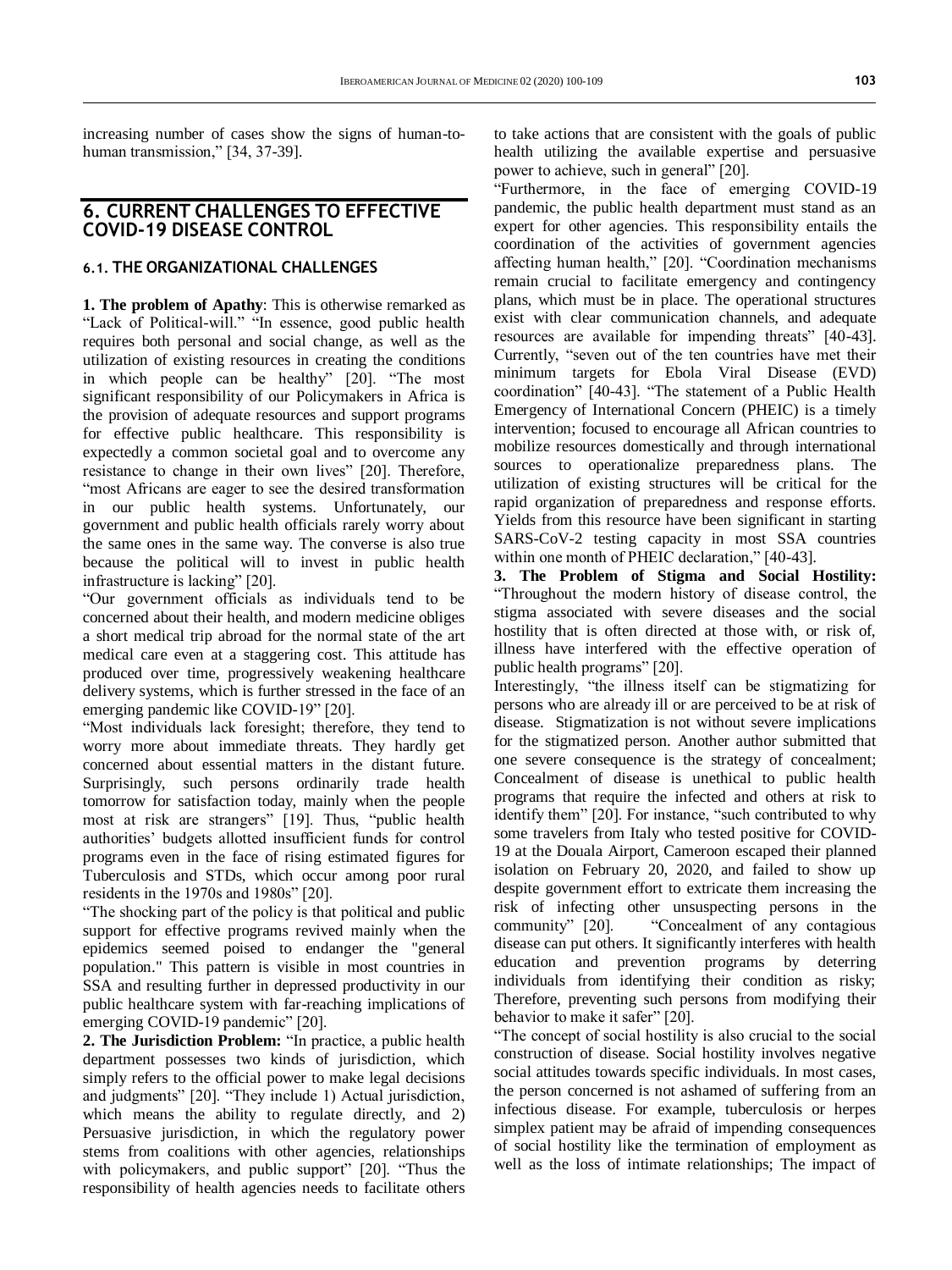social hostility undermines the conditions necessary for human health" [20].

**4. The Problem of Legitimacy:** "In many instances, where the public health team establishes agreement on what to do to promote public health, there may be deep disagreement about the government's role in setting a good plan" [20]. "The legitimacy problem has three forms, two of which are 1) the paternalism, and 2) the endorsement objections," 3) Neutrality- which is the third common variant suggesting that the government ought to be neutral on questions of values" [20]. For example, a senior government official was said to have tested positive for COVID-19 disease at the Douala airport on arrival from Europe. He failed to accept the recommended isolation but still went on with his usual official duty. Consequently, in the process, infecting unsuspecting other government staff and the public [20]. "All public health agencies need to uphold social community values to promote public health. They must make smoking unfashionable. They must make the driver look out of place to drink before picking his passengers. Nonetheless, our public health authorities must be prepared for meeting objections concerning legitimacy," [20].

**5. The Problem of Trust:** "Health departments depend on public confidence in the expertise and judgment of health officials for fiscal and political support" [20]. "This trust is a crucial challenge to public health officials, which is wellsummarized in the International Organization on Migration (IOM) Report. Public health professionals must be an expert in Epidemiology and Biostatistics to identify and deal with the health needs of whole populations," [20]. "Thus they aim to maximize the influence of accurate data and professional judgment on decision-making, subsequently make decisions as comprehensive and objective as possible" [20].

"The problem of trust has apparent links to both legitimacy and apathy. It is also related closely to the issue of stigma. 'Compliance without enforcement' is crucial to public health," [20]. "One of the most critical determinants of voluntary compliance is the credibility of the health department. This compliance is accurate of the medical validity of its advice, the rationality, and fairness of its procedures. Also, it is the ability to assure protection from discrimination, ostracism, and other forms of mistreatment for those who comply with the advice," [20].

"For instance, suspicion of government intentions was a significant factor responsible for why gay men individually demonstrate reluctance to HIV testing. Similarly, the Tuskegee Syphilis Study is significant reason why many African Americans mistrust the public health authorities," [20]. "Gaining the trust of those with any contagious disease is a must for any effective public health programs, which helps explain the importance of solving the problems of stigma and social hostility" [20].

#### **6.2. DECAY OF THE PUBLIC HEALTH INFRASTRUCTURE**

"The vulnerability of our public health systems in Africa at large to limited economic resources cannot be overemphasized. For instance, funding for essential public health functions has been in chronic decline," [20]. Also, "the system is characterized by human resources shortage, and diverted resources also significantly impacted the provision for emerging COVID-19 pandemic –related care" [20]. "An estimated 3.5 million untreated cases of malaria and 10,623 additional deaths from HIV/AIDS, tuberculosis, and malaria during the period of March 2014– March 2015 were an indirect result of the diversion of health resources" [44-46].

Furthermore, "hiring freezes prevent public health agencies from filling staff vacancies. Consequently, overburdened public health departments cannot investigate all reported cases of the disease. Lack of diagnostic testing kits for COVID-19 disease and poorly equipped public health agencies are unable to track new conditions," [44-46]. "Strained public health resources compound the situation from rising provisions for indigent patient care. Some literature submitted that lack of access to regular medical services increases populations' vulnerability to reemerging diseases, including tuberculosis and measles, and even new ones like COVID-19" [44, 47-49].

Meanwhile, "the failure of surveillance has been one bain of adequate support to the most basic public health functions. Federal and local support for infectious disease surveillance has declined during the last decade, with potentially alarming results" [20]. "The existing authority submitted that our ability to detect and monitor infectious disease threats to health is in jeopardy," [20]. "We become complacent because of false perceptions that such threats had dwindled or disappeared. They decreased vigilance regarding contagious diseases, resulting in a weakening of surveillance--the foundation for control of infectious diseases," [20]. In a related development, "the decay of the disease control infrastructure is a striking instance of the apathy problem in public health. In most settings, careful logistics planning is critical to prevent panic buying of face masks and respirators by the countermeasures (vaccines and experimental drugs)," [50-54]. "Most recently, remdesivir was used with some impressive outcomes from the COVID-19 trials set to be made available soon. Besides, Africa has a unique opportunity for the general public, which ultimately does not lead to scarcity in health units," [50-54].

"The existing stockpiles of personal protective equipment earlier utilized for EVD could, in the interim, support some needs for COVID-19. Still, such decisions should only be made after careful assessment," [50-54].

#### **6.3. CHANGES IN COMMUNICABLE DISEASE THREATS**

"In the twentieth century, medicine and public health appeared to be winning the battle against infectious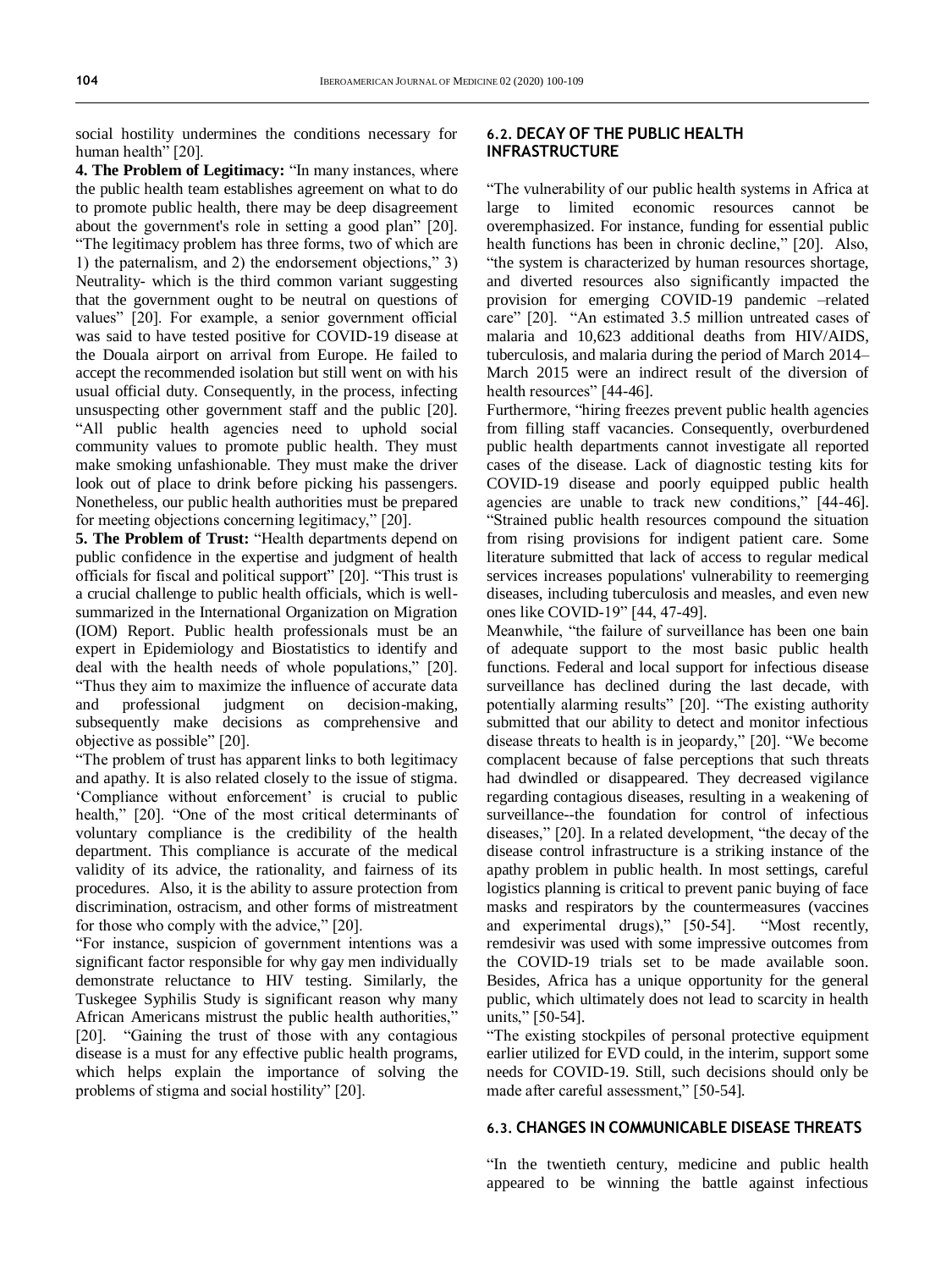diseases. A greater understanding of disease processes and the rapid development of antibiotics and vaccines dramatically decreased the impact of infectious diseases in developed countries," [20]. However, "in the 1980s, the emergence of HIV/AIDS, the re-emergence of tuberculosis, and other deadly contagious diseases in the USA and abroad served as a sobering reminder that infectious diseases continue to threaten the health of people worldwide" [20].

Globally, "diseases such as cholera, dengue, and yellow fever, are now pervasive but they were once under control. Besides, new virulent infectious conditions are emerging, such as Legionnaires' disease, Lyme disease, AIDS, and multidrug-resistant tuberculosis. We equally experienced an outbreak of Ebola in Zaire by 1995, a relatively new virus in humans, but one of the most damaging ever reported" [20].

"The 'return' of the infectious conditions is challenging the programs of public health to its root. Prevention and control of existing and emerging diseases is crucial, mandating our health authority to remain resilient by deploring available traditional tools of surveillance, vaccination, isolation, quarantine, and treatment, often on an international scale" [20].

"Some challenging conditions include i) Population growth, ii) urban migration, and iii) Overcrowding in the congregate settings of prisons, iv) Homeless shelters, v) Mental institutions, vi) Nursing homes, and vii) Child care centers facilitate the person-to-person contact of contagious conditions. Other include i) International travel, ii) Migration, Refugee movement, and iii) Commercial transport of goods and animals allow conditions to move across the state, national, and regional boundaries. Moreover, a)war, b)poverty, c)malnutrition, d)homelessness, e)poor sanitation, f)aging population, and g)the global spread of HIV infection, and h)tuberculosis, all result in the rising level of immunosuppression and susceptibility to a contagious disease. Risk behaviors, such as a) unprotected sex, and b) sharing of drug injection equipment, efficiently transmit certain viruses," [20].

Also, "changes in our ecosystem contributed by 1) deforestation, 2) flood, 3) drought and 4) climatic warming alter our existing natural environments and promote human exposure to a) insect vectors, and b) animal reservoirs. In a related development, technical innovations, such as largescale food processing or the modern water systems, equally help to distribute microbes rapidly and extensively," [20].

Finally, "the widespread use of broad-spectrum antimicrobial drugs equally facilitates drug-resistant to microbes. These factors contribute to the development of the jurisdiction problem. Health agencies must help to provide leadership and an adequate understanding of the links between disease and social conditions and practices. They need to equally demonstrate how public and private action can make a difference," [20].

#### **6.4. THE CHANGING HEALTH CARE ENVIRONMENT**

To the best of our understanding, "our health care environment is changing rapidly per day. Notwithstanding the failure of some previous health care reform, significant modifications of our health care delivery systems are underway. Oblivious of whether the changes will produce any meaningful improvement in the public health system. The results may depend upon the emphasis that states, employers, and third-party payers place on delivery of preventive services and coordination with traditional public health activities" [20].

"Government partnership is also necessary, because, "when health emergencies strike a community, the citizens will pressure the local government health officials, for action on behalf of the community as a whole." Ultimately, the government cannot and should not seek to avoid responsibility for protecting public health" [20].

#### **6.5. THE CHALLENGES OF MANAGEMENT OF COVID-19 PANDEMIC IN SSA**

- **1. Poor Knowledge of Covid-19: "**Poor Knowledge of COVID-19: The coronavirus has just been discovered with so much knowledge gap. So much research is ongoing to have a deep understanding of the virus and the disease. Capacity building is a must in the area of skill acquisition for effective care" [34, 55, 56].
- **2. Lack of Diagnostic Testing Kits:** "These are unavailable locally, expensive and government support seriously required" [34, 55, 56]
- **3. Inadequate Preventive Kits:** "These are gadgets aimed at protecting or supporting healthcare workers including PPE, Facemasks are out of the reach due to increased forces of demands" [34, 55, 56]
- **4. The Problems of Isolation Wards:** "Essentially need to be equipped with ventilators and support facilities that are not available locally; subsequently, lack of these facilities impacts significantly on the management of COVID-19 patients in the long run" [34, 55, 56].
- **5. Lack of Drugs/ Vaccines:** "The WHO has officially approved no drugs or vaccines for the treatment of the COVID-19 disease. What is therefore available is supportive therapy so far and therefore this remains a significant challenge" [34, 55, 56].
- **6. The Problems of Transmission Method:** "The virus is airborne, and what is known now is that it spreads fast by the direct air contamination and human transmission. This mechanism of spread requires quarantine for the exposed untested persons, isolation for those who tested positive and social distancing, or complete lockdown in the region where the number of new cases is increasing rapidly" [34, 55, 56].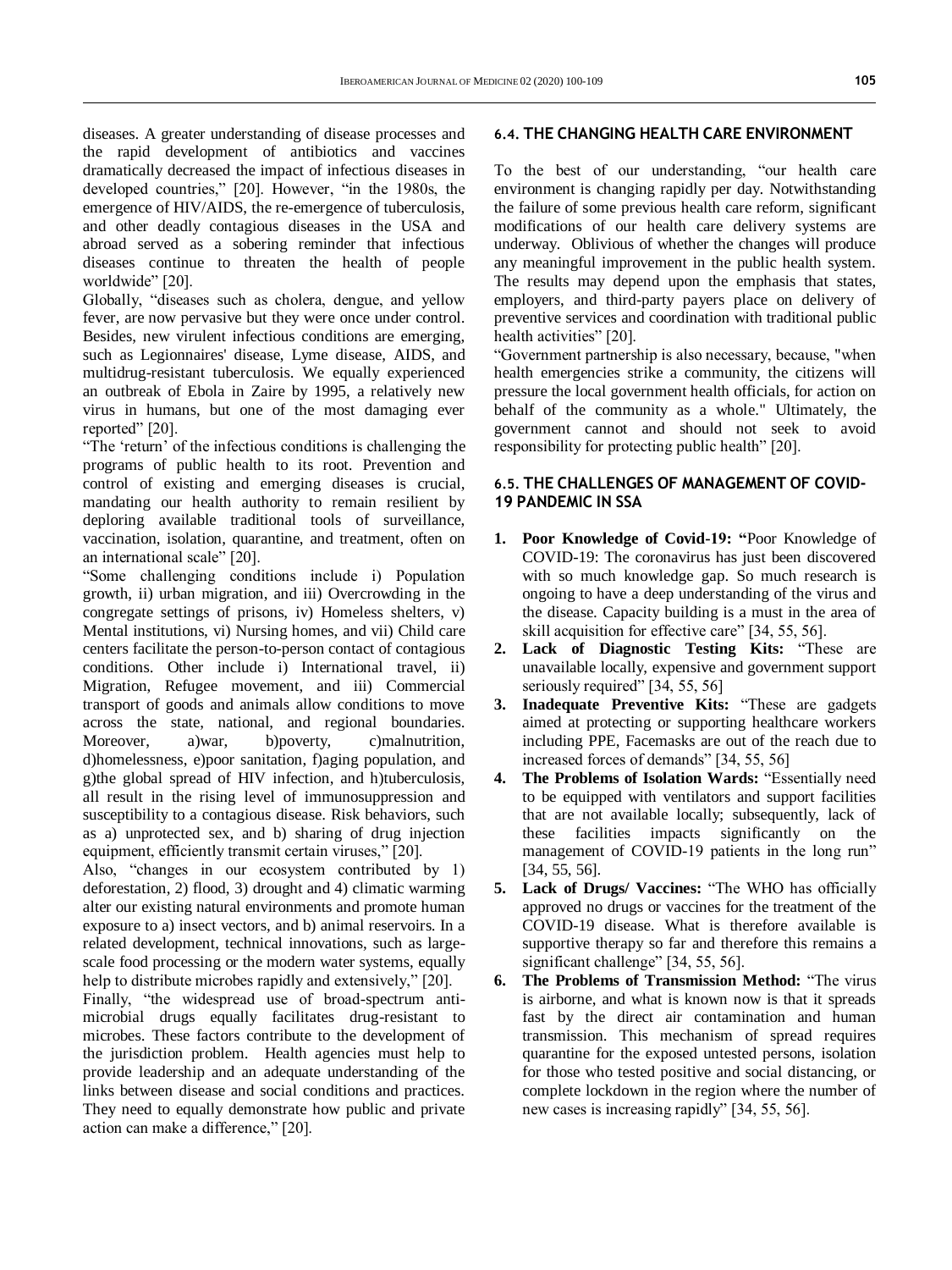#### **6.6. CHALLENGES OF COPING STRATEGIES**

Interestingly, "many African countries have relatively weak health care systems, for which reason countries must step up awareness campaigns to educate the public on best practices, including promoting good hygiene and preventive education"  $[40, 44]$ .

"The coping strategies for the health and economic effects of the COVID-19 pandemic in the SSA include i) social distancing, ii) discouraging large public gatherings, and iii) employers must protect the jobs of employees who require quarantine or treatment. These campaigns need the support of religious and civil society authority to make it useful. Rwanda, at the moment, has portable sinks throughout public areas to encourage handwashing in its capital, Kigali, provides an excellent example of how some of these measures can be undertaken" [40, 44].

Also, "governments should suspend all international travel to or from the most affected countries. They should quarantine citizens who have traveled to or through those areas for at least two weeks. Several states have already instituted measures, they include i) Ghana, ii) Kenya, iii) Morocco, iv) Senegal, and v) South Africa. Other countries, as a matter of urgency, should emulate the good example. Ensure health systems are prepared to treat those affected," [40, 44].

#### **6.7. THE PROBLEM OF PRONOSTIC FACTORS**

"The population is generally susceptible to the virus. The elderly and those with underlying diseases show more serious conditions after infection, and children and infants also get infected by the 2019-SARS-CoV-2" [34, 52, 54]. "From current knowledge of the cases, most patients have a good prognosis, the symptoms of children are relatively mild, and a few patients are in critical condition. Death cases are more frequently seen in the elderly and those with chronic underlying diseases" [34, 52, 54]. "The newest study, including the first 41 confirmed cases admitted to Wuhan between December 16, 2019, and January 2, 2020, showed the median age of patients was 49 years; and the primary underlying diseases were diabetes, hypertension, and cardiovascular diseases. Of them, 12 cases experienced acute respiratory distress syndrome (ARDS), 13 cases were admitted to the intensive care unit (ICU), and 6 cases died" [34, 52, 54].

# **7. RECOMMENDATIONS**

- 1. COVID-19 reminds us once again that Africa is not exempt from pandemics (either imported to or originating from Africa). History will speak well of us that we did our best in due time.
- 2. There is advocacy for preparedness infrastructure for epidemics in SSA.
- 3. There is advocacy for infection prevention and control practices, especially in healthcare facilities across Africa.
- 4. There is a need for Africa and her development partners to take very seriously the Global Health Security Agenda (GHSA). This must be in the form of corresponding financial commitments to GHSA.
- 5. There is a strong need for research and development in SSA – African Governments should make political and substantial funding commitments to study and active surveillance activities that could help to detect and to contain epidemics.
- 6. There is an urgent need for an academic research partnership with intra- and inter-continental universities to define the research agenda and build research culture, infrastructure, and capacity in SSA.
- 7. Ultimately, global partnerships are needed to define the research agenda better and build a robust health infrastructure that provides SSA with the capacity to respond to the next epidemic.

## **8. CONCLUSION**

Most Africans are eager to see the desired transformation in our public health systems. Unfortunately, the political will to invest in public health infrastructure is lacking. Also, the system is characterized by human resources shortage and diverted resources, which significantly impacted the provision for emerging COVID-19 pandemic –related care. Optimized supportive clinical care for EVD patients has been recently introduced but will be challenging to scale, even if adapted for COVID-19. Respiratory support in dedicated facilities may rapidly become inadequate, and consequently, efforts to detect early and contain imported cases remain crucial.

The monumental breakthroughs in research for medical countermeasures (vaccines and experimental drugs) in African countries appear a mirage even with vast experience working with some of the investigational products being studied in China and the Western world. Finally, notwithstanding enormous challenges in public health systems as elaborated African countries, the facts are that enormous capacities exist that can be harnessed for the COVID-19 preparedness and response.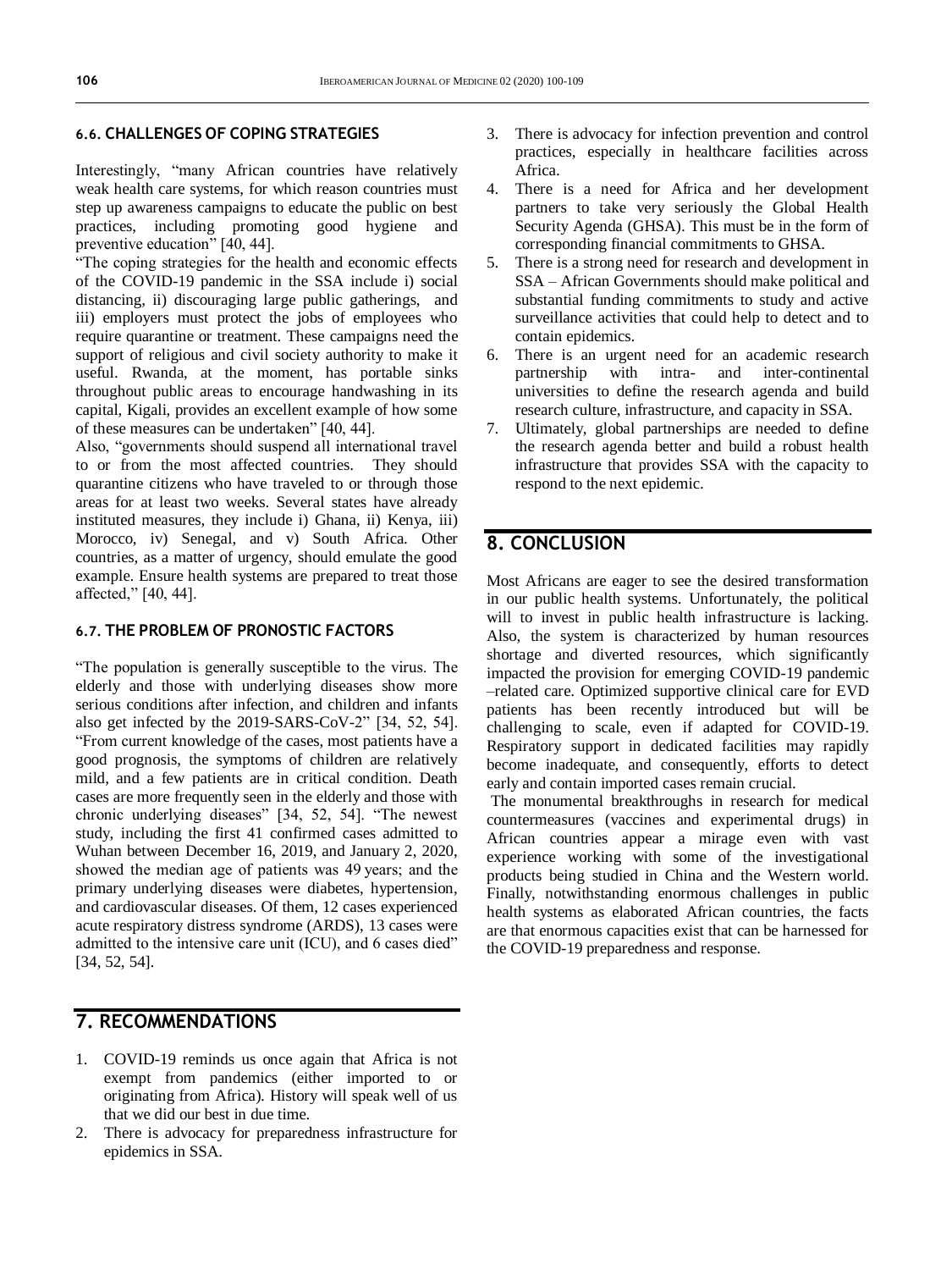### **9. REFERENCES**

*1. Kavanagh MM. Authoritarianism, outbreaks, and information politics. Lancet Public Health. 2020;5(3):e135-e136. doi[: 10.1016/S2468-](https://doi.org/10.1016/S2468-2667(20)30030-X) [2667\(20\)30030-X.](https://doi.org/10.1016/S2468-2667(20)30030-X)* 

*2. Skrip LA, Selvaraj P, Hagedorn B, Ouédraogo AL, Noori N, Mistry D, et al. Seeding COVID-19 across sub-Saharan Africa: an analysis of reported importation events across 40 countries. medRxiv preprint. 2020. doi: [10.1101/2020.04.01.20050203.](https://doi.org/10.1101/2020.04.01.20050203)*

*3. A ticking time bomb': Scientists worry about coronavirus spread in Africa. Science | AAAS. 2020; published online March 15. Available from: [https://www.sciencemag.org/news/2020/03/ticking-time-bomb-scientistsworry](https://www.sciencemag.org/news/2020/03/ticking-time-bomb-scientistsworry-about-coronavirus-spread-africa)[about-coronavirus-spread-africa](https://www.sciencemag.org/news/2020/03/ticking-time-bomb-scientistsworry-about-coronavirus-spread-africa) (accessed March 31, 2020).*

*4. Gilbert M, Pullano G, Pinotti F, Valdano E, Poletto C, Boëlle PY, et al. Preparedness and vulnerability of African countries against importations of COVID-19: a modelling study. Lancet. 2020;395(10227):871-7. doi: [10.1016/S0140-6736\(20\)30411-6.](https://doi.org/10.1016/S0140-6736(20)30411-6)*

*5. e-SPAR Public. Available from[: https://extranet.who.int/e-spar](https://extranet.who.int/e-spar) (accessed March 27, 2020).* 

*6. Global Health Security Index, Building Collective Action and Accountability. Center for Health Security, Johns Hopkins Bloomberg School of Public Health, 2019. Available from: [https://www.ghsindex.org/reportmodel/.](https://www.ghsindex.org/reportmodel/)* 

*7. Moore M, Gelfeld B, Okunogbe A, Christopher P. Identifying Future Disease Hot Spots: Infectious Disease Vulnerability Index. Rand Corporation, 2016. Available from: [https://play.google.com/store/books/details?id=YNO1DQAAQBAJ.](https://play.google.com/store/books/details?id=YNO1DQAAQBAJ)* 

*8. Wu Z, McGoogan JM. Characteristics of and important lessons from the coronavirus disease 2019 (COVID-19) outbreak in China: summary of a report of 72 314 cases from the Chinese Center for Disease Control and Prevention.* JAMA. *2020;323(13):1239-1242. doi[: 10.1001/jama.2020.2648.](https://jamanetwork.com/journals/jama/fullarticle/2762130)* 

*9. Guan WJ, Ni ZY, Hu Y, Liang WH, Ou CQ, He JX, et al. Clinical Characteristics of Coronavirus Disease 2019 in China. N Engl J Med. 2020. doi[: 10.1056/NEJMoa2002032.](https://doi.org/10.1056/NEJMoa2002032)* 

*10. de-Graft Aikins A, Unwin N, Agyemang C, Allotey P, Campbell C, Arhinful D. Tackling Africa's chronic disease burden: from the local to the global. Global Health. 2010;6:5. doi[: 10.1186/1744-8603-6-5.](https://doi.org/10.1186/1744-8603-6-5)*

*11. Azevedo M, Alla S. Diabetes in sub-saharan Africa: Kenya, Mali, Mozambique, Nigeria, South Africa and Zambia. Int J Diabetes Dev Ctries. 2008;28(4):101-8. doi[: 10.4103/0973-3930.45268.](https://doi.org/10.4103/0973-3930.45268)*

*12. Atun R, Davies JI, Gale EAM, Bärnighausen T, Beran D, Kengne AP, et al. Diabetes in sub-Saharan Africa: from clinical care to health policy. Lancet Diabetes Endocrinol. 2017;5:622-67. doi[: 10.1016/S2213-8587\(17\)30181-X.](https://doi.org/10.1016/S2213-8587(17)30181-X)*

*13. Mbithi A, Gichangi A, Kim AA, Katana A, Weyenga H, Williamson J, et al. Tuberculosis and HIV at the national level in Kenya: results from the Second Kenya AIDS Indicator Survey. J Acquir Immune Defic Syndr. 2014;66 Suppl 1:S106-15. doi[: 10.1097/QAI.0000000000000120.](https://doi.org/10.1097/QAI.0000000000000120)*

*14. Murray CJL, Ortblad KF, Guinovart C, Lim SS, Wolock TM, Roberts DA, et al. Global, regional, and national incidence and mortality for HIV, tuberculosis, and malaria during 1990-2013: a systematic analysis for the Global Burden of Disease Study 2013. Lancet. 2014;384(9947):1005-70. doi: [10.1016/S0140-6736\(14\)60844-8.](https://doi.org/10.1016/S0140-6736(14)60844-8)*

*15. Kenya police under fire over 'excessive force' as curfew begins. Al Jazeera. Available from[: https://www.aljazeera.com/news/2020/03/kenya-police-fire](https://www.aljazeera.com/news/2020/03/kenya-police-fire-excessive-force-curfew-begins200328101357933.html)[excessive-force-curfew-begins200328101357933.html](https://www.aljazeera.com/news/2020/03/kenya-police-fire-excessive-force-curfew-begins200328101357933.html) (accessed March 30, 2020).* 

*16. Coronavirus Prevention Measures Turn Violent in Parts of Africa as Nations Go Into Lockdown. Time 2020; published online March 28. Available from[: https://time.com/5811945/coronavirus-prevention-africa/](https://time.com/5811945/coronavirus-prevention-africa/) (accessed March 30, 2020).* 

*17. COVID-19 Educational Disruption and Response. UNESCO. 2020; published online March 4. Available from:* 

*[https://en.unesco.org/themes/education-emergencies/coronavirus-school](https://en.unesco.org/themes/education-emergencies/coronavirus-school-closures)[closures](https://en.unesco.org/themes/education-emergencies/coronavirus-school-closures) (accessed March 30, 2020).* 

*18. Africa: SA in lockdown, curfews in the west as continent braces for Covid-19 wave. RFI. 2020; published online March 24. Available from: [http://www.rfi.fr/en/africa/20200324-lockdown-curfew-restrictionsafrica](http://www.rfi.fr/en/africa/20200324-lockdown-curfew-restrictionsafrica-coronavirus-covid-19)[coronavirus-covid-19](http://www.rfi.fr/en/africa/20200324-lockdown-curfew-restrictionsafrica-coronavirus-covid-19) (accessed March 30, 2020).* 

*19. Salcedo A, Cherelus G. Coronavirus Travel Restrictions, Across the Globe. The New York Times. 2020; published online March 15. Available from:* 

*<https://www.nytimes.com/article/coronavirus-travel-restrictions.html> (accessed March 30, 2020)*

*20. Randall VR. Current Challenges to Effective Communicable Disease Control - Bioterrorism, Public Health and the Law; Law 801: Health Care Law Seminar- excerpted from: Lawrence O. Gostin, Scott Burris, Zita Lazzarini, the Law and the Public's Health: a Study of Infectious Disease Law in The United States, 99 Columbia Law Review 59-118, 89-101 (January, 1999) (271 Footnotes)*

*21. Paintsil E. COVID-19 threatens health systems in sub-Saharan Africa: the eye of the crocodile. J Clin Invest. 2020. doi[: 10.1172/JCI138493.](https://doi.org/10.1172/JCI138493)* 

*22. Woo PC, Lau SK, Lam CS, Lau CC, Tsang AK, Lau JH, et al. Discovery of seven novel Mammalian and avian coronaviruses in the genus deltacoronavirus supports bat coronaviruses as the gene source of alphacoronavirus and betacoronavirus and avian coronaviruses as the gene source of gammacoronavirus and deltacoronavirus. J Virol. 2012;86(7):3995- 4008. doi[: 10.1128/JVI.06540-11.](https://doi.org/10.1128/JVI.06540-11)*

*23. Li W, Shi Z, Yu M, Ren W, Smith C, Epstein JH, et al. Bats are natural reservoirs of SARS-like coronaviruses. Science. 2005;310(5748):676-9. doi: [10.1126/science.1118391.](https://doi.org/10.1126/science.1118391)*

*24. Gouilh MA, Puechmaille SJ, Gonzalez JP, Teeling E, Kittayapong P, Manuguerra JC. SARS Coronavirus ancestor's foot-prints in South-East Asian bat colonies and the refuge theory. Infect Genet Evol. 2011;11(7):1690-702. doi[: 10.1016/j.meegid.2011.06.021.](https://doi.org/10.1016/j.meegid.2011.06.021)*

*25. Tong S, Conrardy C, Ruone S, Kuzmin IV, Guo X, Tao Y, et al. Detection of novel SARS-like and other coronaviruses in bats from Kenya. Emerg Infect Dis. 2009;15(3):482-5. doi[: 10.3201/eid1503.081013.](https://doi.org/10.3201/eid1503.081013)*

*26. Hu B, Zeng LP, Yang XL, Ge XY, Zhang W, Li B, et al. Discovery of a rich gene pool of bat SARS-related coronaviruses provides new insights into the origin of SARS coronavirus. PLoS Pathog. 2017;13(11):e1006698. doi: [10.1371/journal.ppat.1006698.](https://doi.org/10.1371/journal.ppat.1006698)*

*27. Zhu N, Zhang D, Wang W, Li X, Yang B, Song J, et al. A Novel Coronavirus from Patients with Pneumonia in China, 2019. N Engl J Med. 2020;382(8):727-33. doi[: 10.1056/NEJMoa2001017.](https://doi.org/10.1056/NEJMoa2001017)*

*28. Lu R, Zhao X, Li J, Niu P, Yang B, Wu H, et al. Genomic characterization and epidemiology of 2019 novel coronavirus: implications for virus origins and receptor binding. Lancet. 2020;395(10224):565-74. doi[: 10.1016/S0140-](https://doi.org/10.1016/S0140-6736(20)30251-8) [6736\(20\)30251-8.](https://doi.org/10.1016/S0140-6736(20)30251-8)*

*29. Li F. Structure, Function, and Evolution of Coronavirus Spike Proteins. Annu Rev Virol. 2016;3(1):237-61. doi[: 10.1146/annurev-virology-110615-](https://doi.org/10.1146/annurev-virology-110615-042301) [042301.](https://doi.org/10.1146/annurev-virology-110615-042301)*

*30. Zhou P, Yang XL, Wang XG, Hu B, Zhang L, Zhang W, et al. A pneumonia outbreak associated with a new coronavirus of probable bat origin. Nature. 2020;579(7798):270-3. doi[: 10.1038/s41586-020-2012-7.](https://doi.org/10.1038/s41586-020-2012-7)*

*31. Makoni M. Africa prepares for coronavirus. Lancet. 2020;395(10223):483. doi[: 10.1016/S0140-6736\(20\)30355-X.](https://doi.org/10.1016/S0140-6736(20)30355-X)*

*32. World Health Organization.. Update on COVID-19 in the Eastern Mediterranean Region Feb, 16, 2020. Available from: [http://www.emro.who.int/media/news/update-on-covid-19-in-the-eastern](http://www.emro.who.int/media/news/update-on-covid-19-in-the-eastern-mediterranean-region.html)[mediterranean-region.html.](http://www.emro.who.int/media/news/update-on-covid-19-in-the-eastern-mediterranean-region.html) Accessed March 30, 2020.*

*33. Control NCoD. An update of COVID-19 outbreak in Nigeria 2020. Available from:* 

*[https://ncdc.gov.ng/diseases/sitreps/?cat=14&name=An%20update%20of%20](https://ncdc.gov.ng/diseases/sitreps/?cat=14&name=An%20update%20of%20COVID19%20outbreak%20in%20Nigeria) [COVID19%20outbreak%20in%20Nigeria.](https://ncdc.gov.ng/diseases/sitreps/?cat=14&name=An%20update%20of%20COVID19%20outbreak%20in%20Nigeria) Accessed March 30, 2020.*

*34. Patel KS, Rathic JC, Raghuvanshib K, Dhimana N. Coronavirus (SARS-CoV-2): Preventions, keys to diagnosis and treatment of SARS-CoV-2. Iberoam J Med. 2020. doi[: http://doi.org/10.5281/zenodo.3715266.](http://doi.org/10.5281/zenodo.3715266)*

*35. Rodriguez-Morales AJ, Cardona-Sospina JA, Gutiérrez-Ocampo E, Villamizar-Peña R, Holguin-Rivera Y, Escalera-Antezana JP, et al. Clinical, laboratory and imaging features of COVID-19: A systematic review and metaanalysis. Travel Med Infect Dis. 2020;101623. doi: [10.1016/j.tmaid.2020.101623.](https://doi.org/10.1016/j.tmaid.2020.101623)* 

*36. World Health Organization. Available from: [https://www.who.int/emergencies/diseases/novel-coronavirus-](https://www.who.int/emergencies/diseases/novel-coronavirus-2019/globalresearch-on-novel-coronavirus-2019-ncov)[2019/globalresearch-on-novel-coronavirus-2019-ncov](https://www.who.int/emergencies/diseases/novel-coronavirus-2019/globalresearch-on-novel-coronavirus-2019-ncov)*

37. Favre G, Pomar L, Qi X, Nielsen-Saines K, Musso D, Baud D. Guidelines *for pregnant women with suspected SARS-CoV-2 infection. Lancet Infect Dis. 2020. doi[: 10.1016/S1473-3099\(20\)30157-2.](https://doi.org/10.1016/S1473-3099(20)30157-2)*